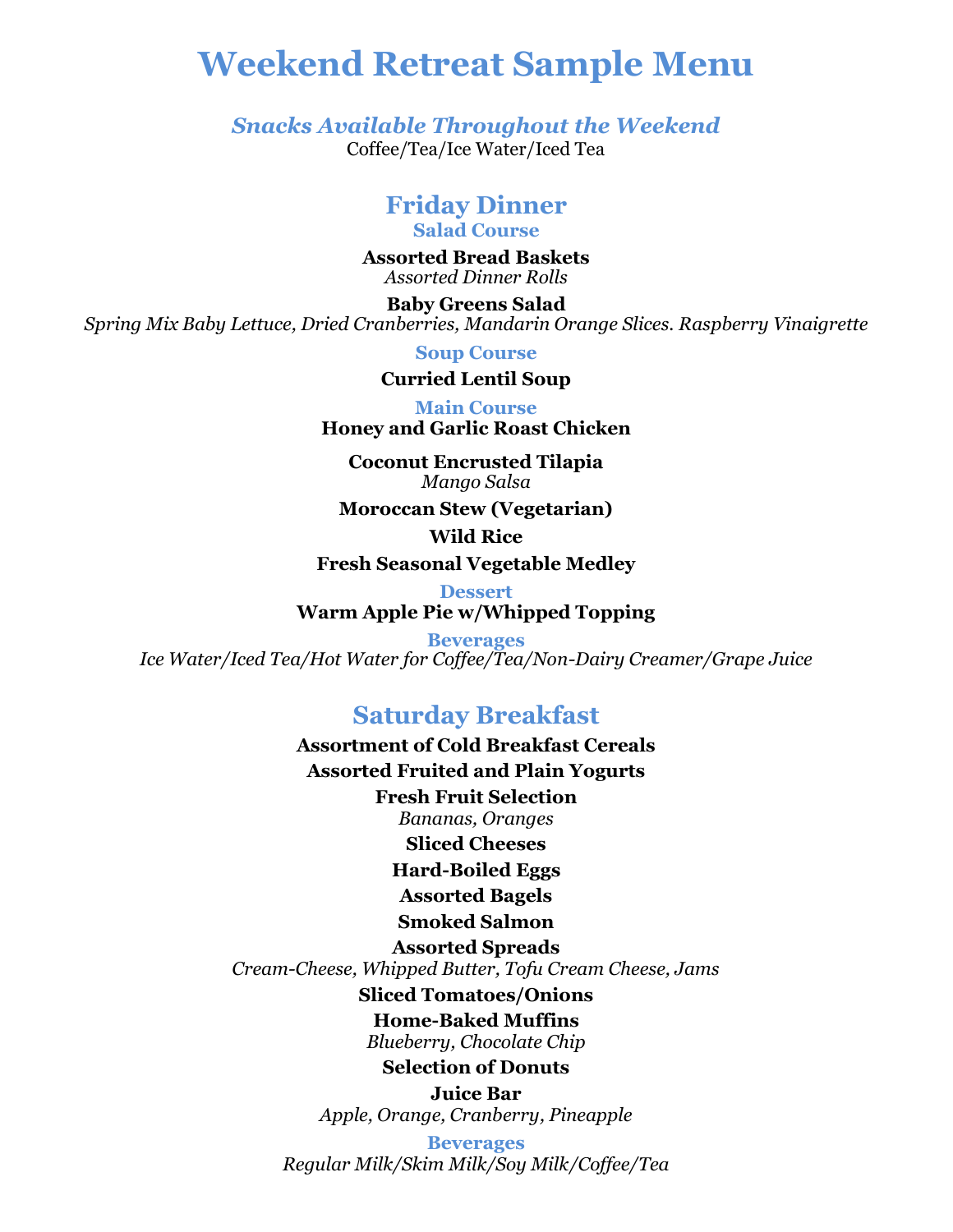# **Saturday Lunch**

**Southwestern Chopped Salad**

*Chopped Romaine, Roasted Corn, Black Beans, Chopped Tomatoes, Cucumbers, Cilantro, Crispy Tortilla Strips, Chipotle Dressing*

> **Cumin and Lime Grilled Chicken Fajitas** *Grilled Onions, Sautéed Peppers, Whole Grain Wraps*

**Make Your Own Tacos** *Hard and Soft Tortilla Shells, Seasoned Ground Beef or Vegetarian Version*

#### **Salsa and Topping Bar**

*Chopped Lettuce, Tomatoes, Sautéed Peppers and Onions, Dairy-free Sour Cream, Pico Di gallo, Dairy Free Cheddar Cheese, Salsa, Guacamole, Tortilla Chips*

#### **Vegetarian Bean Chili**

**Mexican Rice**

**Dessert**

**Chocolate Frosted Yellow Cake**

**Beverages** *Ice Water/Iced Tea/Hot Water for Coffee/Tea/Non-Dairy Creamer*

## **Saturday BBQ Dinner**

**All Beef Hamburgers on a Soft Roll** *Ketchup, Lettuce, Tomatoes, Sliced Onions, Pickles*

**Grilled All Beef Franks on a Bun**

*Mustard, Relish, Sauerkraut*

**Corn on the Cob** Herbed Margarine

**Potato Chips** *Individual Bags*

#### **Marshmallows to Roast**

**Beverages**

*Iced Tea/Ice Water*

# **Sunday Brunch**

**Assortment of Cold Breakfast Cereals Hot Steal Cut Oatmeal** *Raisins, Cinnamon & Brown Sugar* **Assorted Fruited and Plain Yogurts Fresh Fruit Display** *Assorted Platter of Melons, Berries and Grapes* **Homemade Blueberry or Chocolate Chip Pancakes** *Maple Syrup*